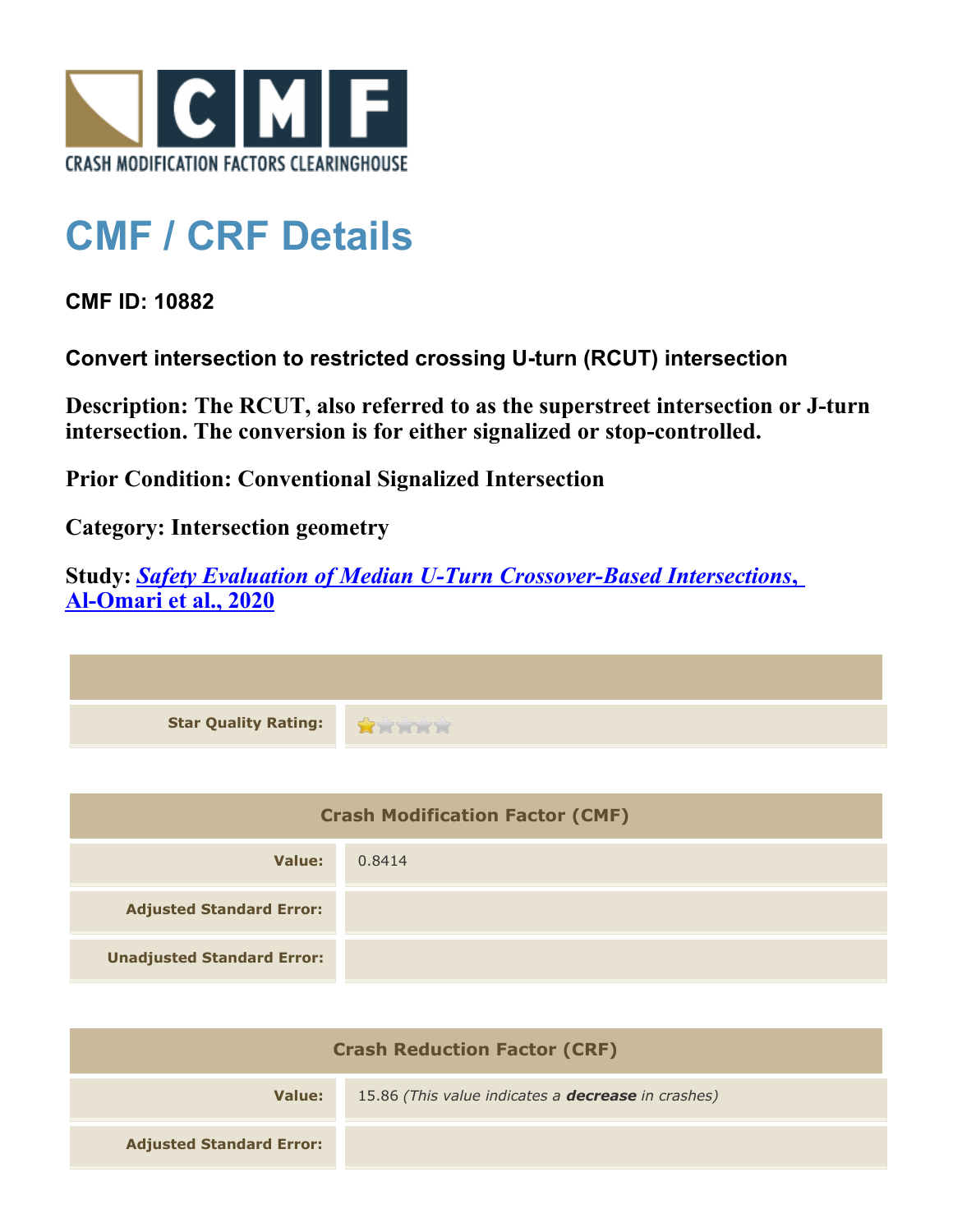| <b>Applicability</b>       |                          |
|----------------------------|--------------------------|
| <b>Crash Type:</b>         | All                      |
| <b>Crash Severity:</b>     | O (property damage only) |
| <b>Roadway Types:</b>      | Not specified            |
| <b>Number of Lanes:</b>    |                          |
| <b>Road Division Type:</b> | Divided by Median        |
| <b>Speed Limit:</b>        |                          |
| <b>Area Type:</b>          | Urban and suburban       |
| <b>Traffic Volume:</b>     |                          |
| <b>Time of Day:</b>        | All                      |
|                            |                          |

## *If countermeasure is intersection-based*

| <b>Intersection Type:</b>         | Roadway/roadway (not interchange related) |
|-----------------------------------|-------------------------------------------|
| <b>Intersection Geometry:</b>     | $4$ -leg                                  |
| <b>Traffic Control:</b>           | Signalized                                |
| <b>Major Road Traffic Volume:</b> |                                           |
| <b>Minor Road Traffic Volume:</b> |                                           |

| <b>Development Details</b>      |              |
|---------------------------------|--------------|
| <b>Date Range of Data Used:</b> | 2003 to 2015 |
| <b>Municipality:</b>            |              |
| State:                          | MI, NC, OH   |